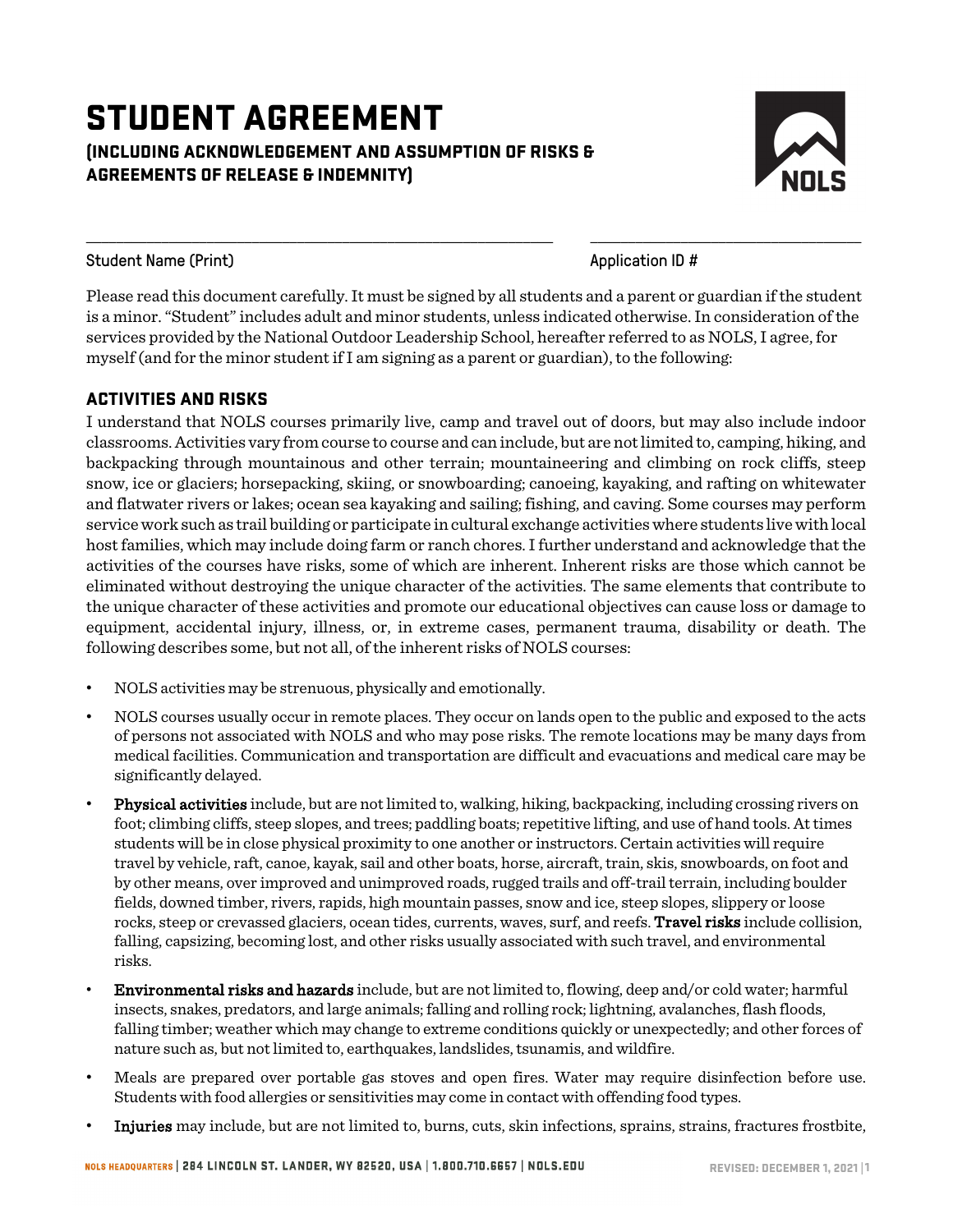immersion foot, sunburn, drowning, and other injuries from slips, falls, lifting and exposure to the environment. Illnesses may include, but are not limited to, allergic reactions, hypothermia, high altitude illnesses, heatstroke, dehydration, communicable and other infectious diseases from insects, animals, or people such as diarrhea, flu-like or respiratory illness, and other debilitating or life-threatening conditions including COVID-19 and other diseases caused by coronaviruses.

- Equipment may fail or malfunction.
- On most courses wilderness first aid training is conducted and students may participate in realistic simulated injury and illness scenarios and will at times act the role of patient, being handled, carried and otherwise treated as patients of a simulated medical emergency. Risks may include being dropped or otherwise mishandled while being carried; being touched while acting in the role of patient in a scenario; and emotional distress in response to training scenarios.
- Oncourses that include a wilderness medicine training module through NOLS Wilderness Medicine, students may also use and practice with various medical equipment.
- On courses that include a wilderness EMT module (Wilderness Rescue Semester) students will spend some of their time at local hospitals in contact with patients. Risks include those associated with contact with sick or injured patients.
- Certain courses, such as those with EMT modules or Leave No Trace courses, students need to arrange their own transportation to locations away from the primary classroom for training in practice scenarios or at local hospitals or to and from the course area. This travel is not supervised by NOLS and includes the use or sharing of personal vehicles that are not owned or controlled in any way by NOLS.
- Decisions made by the instructors, other staff (including volunteers), contractors and students will be based on a variety of perceptions and evaluations, which by their nature are imprecise and subject to errors in judgment. Misjudgments may pertain to, among other things, a student's capabilities, environment, terrain, water and weather conditions, natural hazards, travel routes, and medical conditions.
- On most NOLS courses, small groups of students travel at times during the day, and possibly for several days and nights, without instructors.
- NOLS is not responsible for students, including minors, before and after their course (per stated beginning and ending dates and times or for early departure due to evacuation, expulsion, or separation). On some courses students, including minors, may have "free" time in a town or other locations out of the field while in transition from one field section to the next. NOLS has no responsibility for students during this free time and students accept the risks that arise from this unsupervised free time. NOLS staff may from time to time provide assistance or even accompany students in these free time activities, but in doing so, they are acting as private individuals, and NOLS is not responsible for their conduct.
- During the course, between the stated start and end dates and times, except during free time as described above, students are considered to be "participating" in their NOLS course. Participation includes, but is not limited to, involvement with activities, time spent at rest and while sleeping, and during formal classes. However, NOLS cannot continually monitor the behavior and activities of students and students must accept responsibility for themselves and others and accept the risks, whether or not under the direct supervision of NOLS staff.
- NOLS courses in foreign countries may be exposed to laws, legal systems, customs and behaviors, and to animals, diseases, and infections, not common to the United States. In addition, these courses may be subject to dangerous road travel, political unrest, riots, demonstrations, banditry, terrorism, and other criminal conduct, including drug related activities.
- NOLS courses are instructional in nature. Students accept the risks of instructional activities, which are intended to challenge students to expand their skills and judgment.

I have read and understand the general information about NOLS and its courses on the NOLS website which includes, but is not limited to, NOLS Admission Policies, Risk Management at NOLS, the NOLS Student Handbook, Positive Learning Environment, NOLS Learning Goals and Objectives, the course description and other materials provided by NOLS in print or electronic form describing or related to my course. I agree to the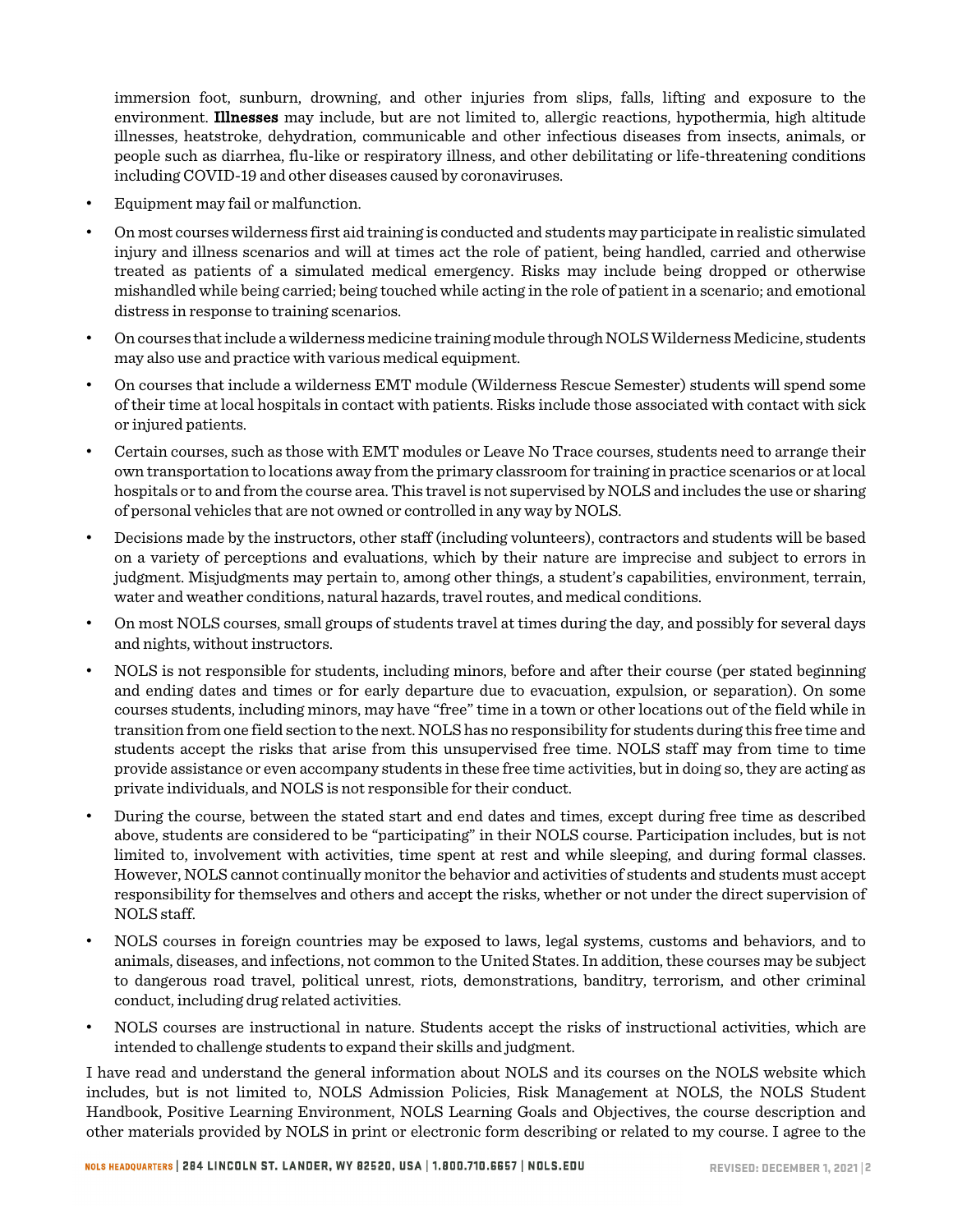terms and policies stated in all the above-mentioned materials. The staff of NOLS has been available to more fully explain the nature and physical demands of the activities in which I (or the minor student) will be engaged, and certain inherent and other risks of my NOLS activity.

#### ACKNOWLEDGMENT AND ASSUMPTION OF INHERENT AND OTHER RISKS

I understand and acknowledge that the description above ("Activities and Risks") of the inherent risks of NOLS' courses is not complete and that other, including unknown or unanticipated, risks, inherent and otherwise, may result in injury, illness, death, or property loss. I acknowledge that my (or the minor student's) participation in this NOLS course is purely voluntary, and I wish to (or have the minor student) participate in spite of and with knowledge of the inherent and other risks involved. **I acknowledge and assume the** inherent risks described above and all other inherent risks of my (or the minor student's) NOLS course as well as any other risks of enrolling, participating in, or being present on a NOLS course or during free time. For activities that occur on National Park Service and U.S. Forest Service Region Four lands and to the extent required by law, the above acknowledgement and assumption of risks is limited to assuming only the inherent risks.

### AGREEMENTS OF RELEASE AND INDEMNITY

I hereby forever release, hold harmless and agree not to sue NOLS, its officers, trustees, agents, and staff including employees, volunteers and interns ("Released Parties"), with respect to any and all claims of loss or damage to person or property by reason of injury, disability, death, or otherwise, suffered by me (or by a minor student for whom I sign), arising in whole or part from my (or the minor student's) enrollment, participation, or presence on a NOLS course. I agree further to indemnify ("indemnify" meaning to defend, and to pay or reimburse, including costs and attorney's fees) Released Parties against any claim by a member of my (or the minor student's) family, a rescuer, another student, or any other person, arising in whole or part from an injury or other loss suffered by or caused by me (or by the minor student), in connection with my (or the minor student's) enrollment, participation in, or presence on a NOLS course. This release and indemnity includes any and all claims arising before or after the course or during any free time. These agreements of Release and Indemnity are intended to be enforced to the fullest extent permitted by law and include claims of negligence, but not claims of gross negligence or intentionally wrongful conduct. Nothing in this Acknowledgment and Assumption of Risks & Release and Indemnity Agreement shall be interpreted as me (or the minor student) releasing NOLS from liability for injuries, damage, death, or other loss to me (or the minor student) or others that may occur within the jurisdiction of the National Park Service and U.S. Forest Service Region Four and is caused by NOLS' negligence, gross negligence, recklessness, or intentional conduct, including but not limited to any negligence with respect to NOLS' judgments and decisions, or NOLS'failure to take reasonable precautions to ensure it provides me (or the minor student) with safe and defect-free equipment.

# OTHER PROVISIONS

I have verified with my (or the minor student's) physician and/or other medical professionals, or otherwise satisfied NOLS, that I have (or the minor student has) no past or current physical or psychological condition that might affect my (or the minor student's) ability to participate without causing harm to myself on the course, other than as described on the health form submitted to NOLS. I understand my health form will be viewed, as necessary, by NOLS admission staff, course instructors, and certain other staff. The medical information given to NOLS is accurate and all pertinent medical conditions have been disclosed. Prior to the commencement of the course, NOLS will be informed of any medical condition that has not been previously disclosed or any changes in medical conditions or medications. I understand that NOLS' admission of me (or the minor student) to the course is not intended as a representation that NOLS staff will be able to manage successfully a medical event or emergency related to a disclosed, or undisclosed, medical condition. I understand that it is my responsibility, in conjunction with my (or my child's) healthcare provider, to decide if the course is appropriate and that I (or the minor student) can participate fully. However, NOLS reserves the right to refuse admission or remove a student from a course for any reason it deems is in the best interests of the student or the school.